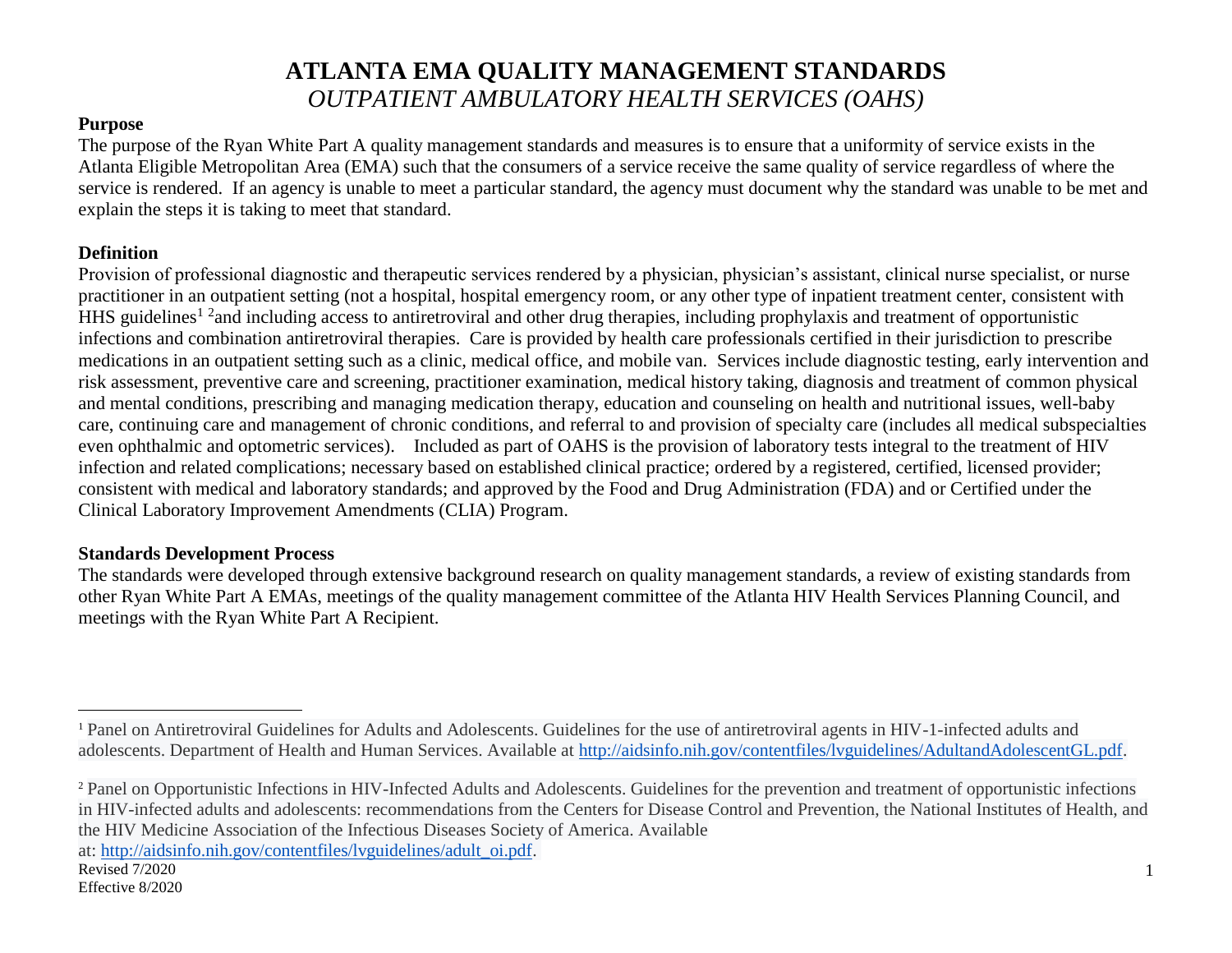#### **Application of Standards**

These standards apply to any agency receiving Part A funds to provide OAHS services. These funded agencies must administer the case management, mental health, substance abuse, and legal screening questions; however, assessment, case management, and treatment services are required to be provided only by agencies funded to provide these services. All other agencies are required to provide appropriate referrals and linkages to services per the standards.

#### **Mental Health, Substance Abuse, Case Management, and Legal Standardized Screening Questions**

The screening process includes utilization of the Atlanta EMA Screening Tool, standardized Case Management, Mental Health, Substance Abuse, and Legal questions, which all agencies must use if receiving Part A funds to provide Outpatient Ambulatory Health Services, Substance Abuse, Mental Health, Case Management (medical or non-medical) or Referral for Health Care and Support services. The purpose of the tool is to provide a uniform way to identify persons living with HIV (PLWH) who need an assessment conducted. Given this standardized approach, clients will receive the same follow-up for assessment, treatment and/or referrals based on their responses, regardless of the agency. Please note that agencies may decide to add more questions to their screening tool; however, the questions listed in these standards must be asked first before an agency's additional questions.

#### **Acknowledgements**

Fulton County would like to thank all of the EMAs that shared their standards, as well as the primary care providers who gave generously of their time to provide valuable input to the development of these quality management standards and measures.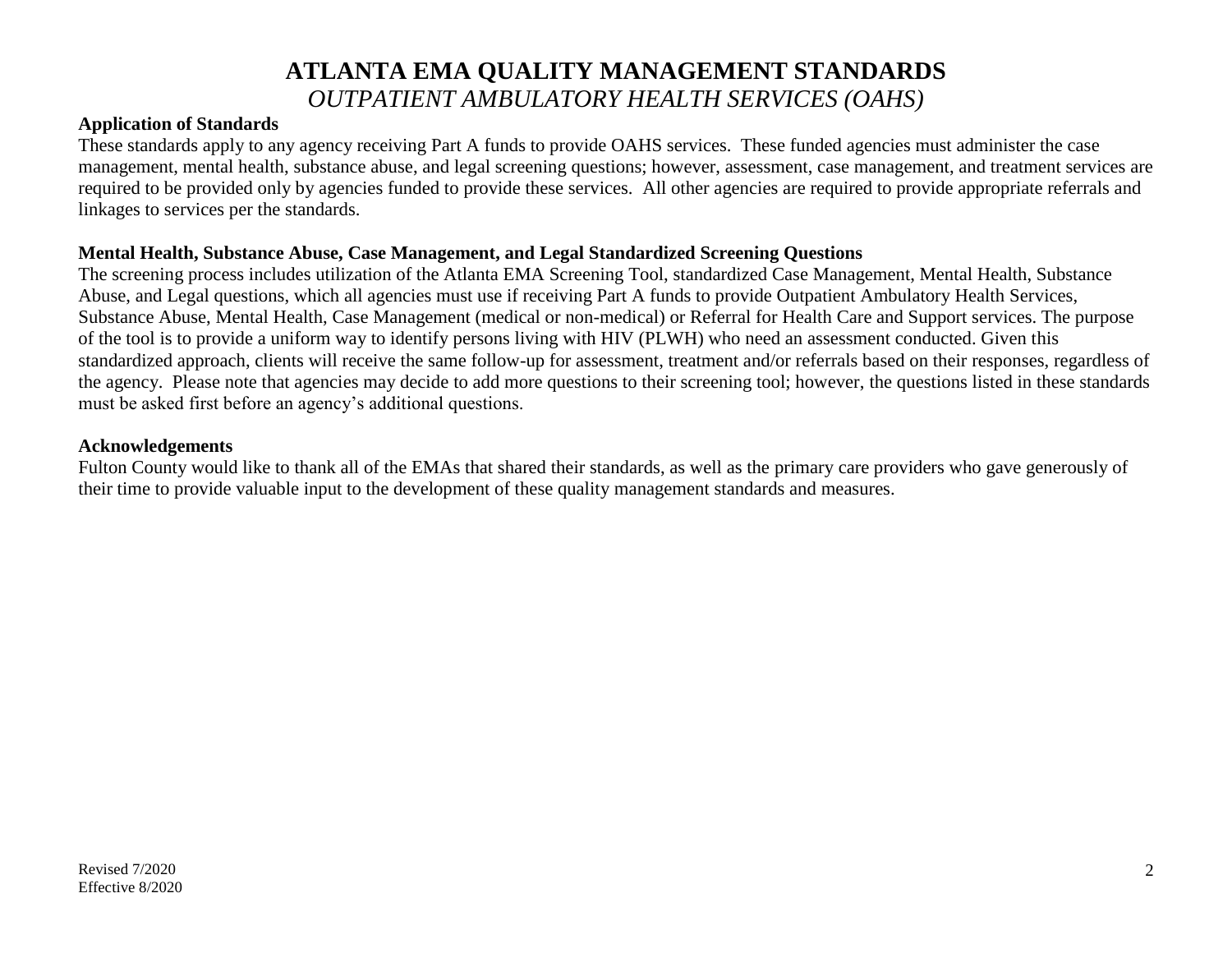| <b>Policies and Procedures</b>                                                                              |                                                                      |
|-------------------------------------------------------------------------------------------------------------|----------------------------------------------------------------------|
| <b>Standard</b>                                                                                             | <b>Measure</b>                                                       |
| A. Agency must have policies and procedures in place that address                                           | Policy and procedure manual                                          |
| confidentiality (HIPAA), grievance procedures and supervision                                               | Grievance procedure posted in visible location                       |
| requirements per federal and state law and local regulations.                                               |                                                                      |
| B. Agency has eligibility requirements for services in written form. This is                                | Policy on file<br>$\bullet$                                          |
| inclusive of:                                                                                               |                                                                      |
| $\checkmark$ Clients rights and responsibilities                                                            |                                                                      |
| $\checkmark$ Release of information/confidentiality                                                         |                                                                      |
| $\checkmark$ Eligibility for services                                                                       |                                                                      |
| C. Agency is licensed and/or accredited by the appropriate city/county/                                     | Current licensure on file from appropriate city/county/<br>$\bullet$ |
| state/federal agency including Joint Commission.                                                            | state/federal agency including Joint Commission.                     |
| D. Agency has written policies and procedures in place that protect the                                     | Policy on file<br>$\bullet$                                          |
| physical safety and well-being of staff and clients. This is inclusive of:                                  | Program Review                                                       |
| $\checkmark$ Physical agency safety management and public health emergencies                                |                                                                      |
| Meets fire safety requirements                                                                              |                                                                      |
| Complies with Americans with Disabilities Act (ADA)                                                         |                                                                      |
| Is clean, comfortable and free from hazards                                                                 |                                                                      |
| Complies with Occupational Safety and Health                                                                |                                                                      |
| Administration (OSHA) infection control practices<br>Follows recommendations of Centers for Disease Control |                                                                      |
| and Prevention (CDC) and National Institutes of Health                                                      |                                                                      |
| (NIH) guidelines during pandemics and outbreaks                                                             |                                                                      |
| Maintains and updates an emergency preparedness plan                                                        |                                                                      |
| Crisis management and psychiatric emergencies<br>✓                                                          |                                                                      |
| How to assess emergent/urgent vs. routine need                                                              |                                                                      |
| Verbal intervention                                                                                         |                                                                      |
| Non-violent physical intervention<br>$\bullet$                                                              |                                                                      |
| Emergency medical contact information<br>$\bullet$                                                          |                                                                      |
| Incident reporting                                                                                          |                                                                      |
| Voluntary and involuntary inpatient admission                                                               |                                                                      |
| Refusal of services                                                                                         |                                                                      |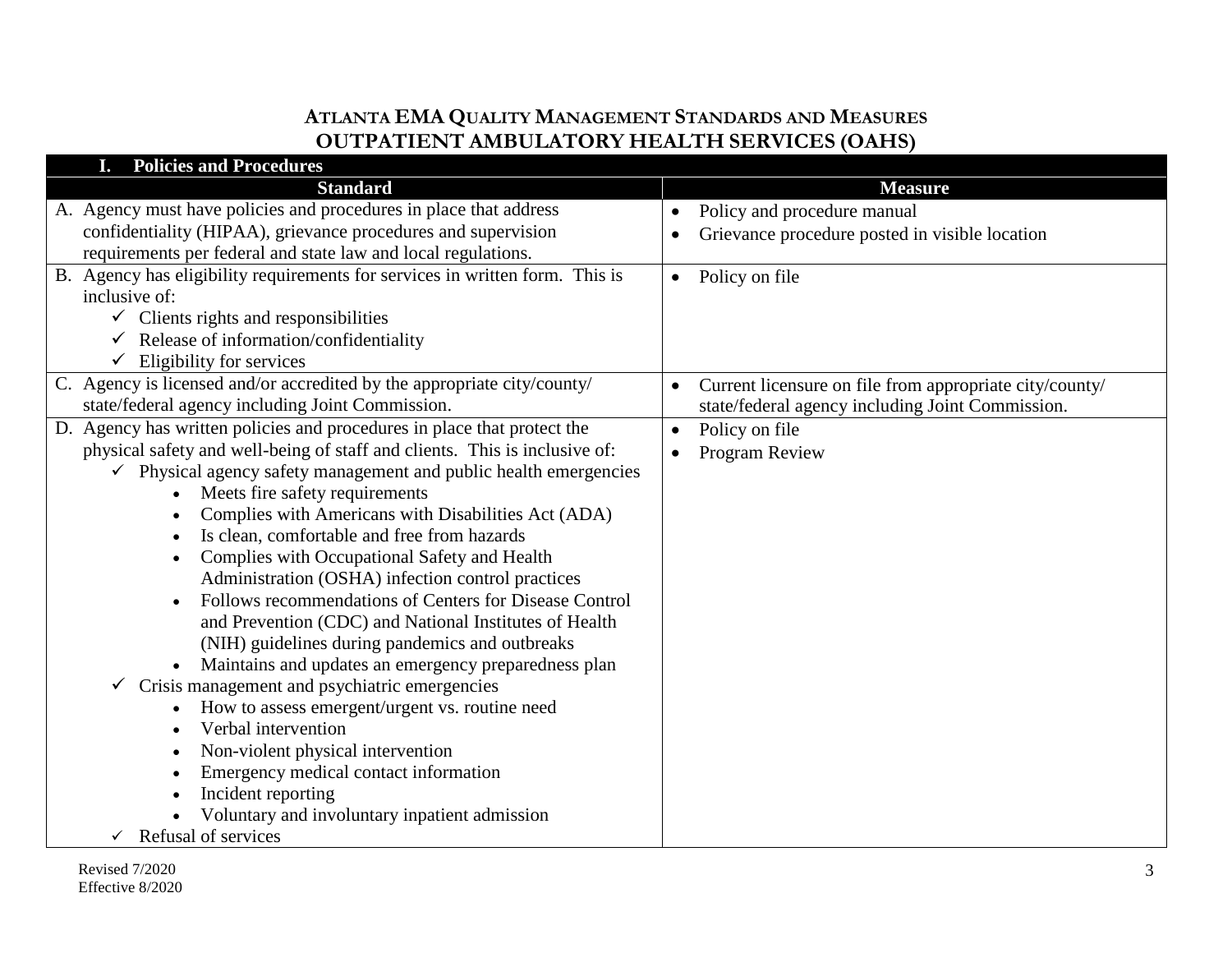|   | Personnel                                                                                                                   |           |                               |  |
|---|-----------------------------------------------------------------------------------------------------------------------------|-----------|-------------------------------|--|
|   | Roles and responsibilities of staff, including supervision<br>responsibilities and caseload                                 |           |                               |  |
|   | Client/Parent/Guardian Rights and Responsibilities (see Section IX)<br>$\checkmark$                                         |           |                               |  |
|   | <b>Health Record Storage and Maintenance</b><br>✓                                                                           |           |                               |  |
|   | Complies with DHHS, Office of Civil Rights HIPAA<br>requirements                                                            |           |                               |  |
|   | Business Association Agreements on file                                                                                     |           |                               |  |
|   | E. Agency has private, confidential office space for seeing clients for                                                     | $\bullet$ | Program Review/Site Visit     |  |
|   | outpatient ambulatory health services (e.g. no half-walls or cubicles, all                                                  |           |                               |  |
|   | rooms must have doors).                                                                                                     |           |                               |  |
|   | F. Agency will have all inactivated client records in a confidential locked                                                 | $\bullet$ | Site Visit/Program Monitoring |  |
|   | location for a period as stipulated by law.<br>G. Agency is required to maintain documentation of the following which shall |           |                               |  |
|   | be made available to the Recipient and HRSA upon request and during                                                         | $\bullet$ | Site Visit/Program Monitoring |  |
|   | Ryan White Part A site visits:                                                                                              |           | Chart audits                  |  |
|   | Care is provided by health care professionals certified in their                                                            |           |                               |  |
|   | jurisdictions to prescribe medications in an outpatient setting such as a                                                   |           |                               |  |
|   | clinic, medical office, or mobile van                                                                                       |           |                               |  |
|   | Only allowable services are provided                                                                                        |           |                               |  |
| ✓ | Services are provided as part of the treatment of HIV infection                                                             |           |                               |  |
|   | Specialty medical care relates to HIV infection and/or conditions arising                                                   |           |                               |  |
|   | from the use of HIV medications resulting in side effects                                                                   |           |                               |  |
|   | Services are consistent with HHS Guidelines                                                                                 |           |                               |  |
| ✓ | Service is not being provided in an emergency room, hospital or any                                                         |           |                               |  |
|   | other type of inpatient treatment center                                                                                    |           |                               |  |
| ✓ | Documentation that laboratory tests are:                                                                                    |           |                               |  |
|   | Integral to the treatment of HIV and related complications,<br>$\bullet$                                                    |           |                               |  |
|   | necessary based on established clinical practice, and ordered by                                                            |           |                               |  |
|   | a registered, certified, licensed provider                                                                                  |           |                               |  |
|   | Consistent with medical and laboratory standards                                                                            |           |                               |  |
|   | Approved by the Food and Drug Administration (FDA) and/or                                                                   |           |                               |  |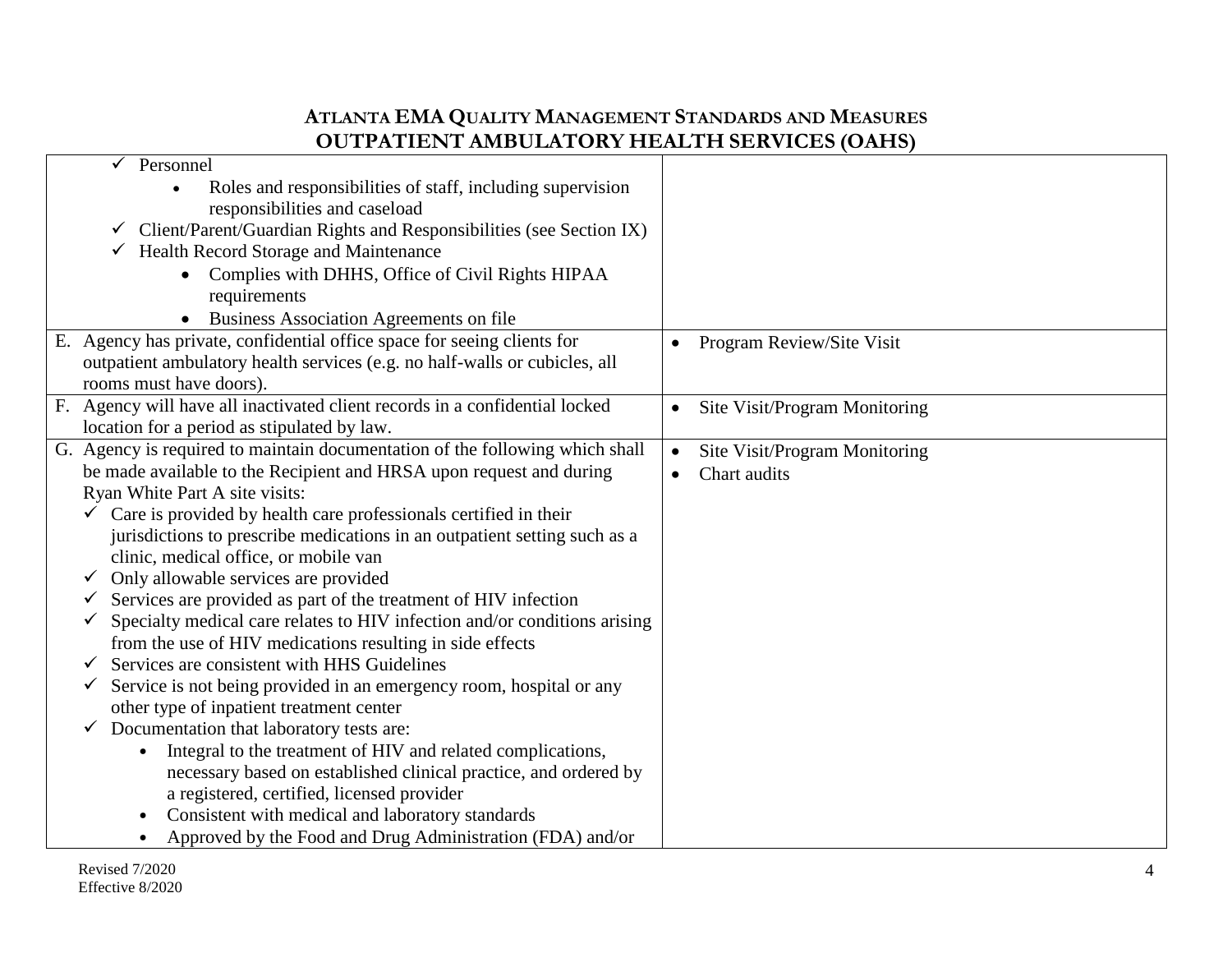| Certified under the Clinical Laboratory Improvement                                |                                                             |
|------------------------------------------------------------------------------------|-------------------------------------------------------------|
| Amendments (CLIA) Program                                                          |                                                             |
| H. Agency should have processes in place to:                                       | Policy on file<br>$\bullet$                                 |
| $\checkmark$ Schedule the client for the first available medical appointment with  |                                                             |
| a licensed provider                                                                |                                                             |
| $\checkmark$ Provide care needs and/or support services prior to first scheduled   |                                                             |
| appointment with licensed provider                                                 |                                                             |
| $\checkmark$ Provide warm hand off including transfer of medical records and       |                                                             |
| other relevant documents                                                           |                                                             |
| $\checkmark$ Establish a sustainable long-term care plan                           |                                                             |
| $\checkmark$ Initiate immediate ART                                                |                                                             |
| If a person is eligible to receive Ryan White services, client must be             | Policy on file<br>$\bullet$                                 |
| provided a list of all Ryan White Part A clinics.                                  | Client medical record – documentation of clients long term  |
|                                                                                    | provider choice                                             |
| <b>Program Staff</b><br>П.                                                         |                                                             |
| <b>Standard</b>                                                                    | <b>Measure</b>                                              |
| A. Agency staff are trained and knowledgeable about primary medical care,          | Resume in personnel file<br>$\bullet$                       |
|                                                                                    |                                                             |
| HIV disease and treatment and available resources that promote the                 | Credential verification in personnel file<br>$\bullet$      |
| continuity of client care.                                                         | Training records                                            |
| B. Agency will ensure that all staff, inclusive of but not limited to, physicians, | Personnel records<br>$\bullet$                              |
| physicians' assistants, nurse practitioners, registered nurses, licensed           |                                                             |
| practical nurses, and medical assistants providing primary care or assisting       |                                                             |
| in the provision of primary care are licensed/certified to practice within         |                                                             |
| their concentrated area consistent with city, county, state and federal law.       |                                                             |
| C. Agency staff will receive supervision, training and continuing education        | Personnel records                                           |
| hours as required by licensure/certification. In addition, clinical staff          | Training records                                            |
| (including physicians, physician assistants, nurse practitioners, pharmacists      |                                                             |
| and nurses) will receive continuing education hours in HIV/AIDS specialty          |                                                             |
| course work.                                                                       |                                                             |
| D. Agency staff will have a clear understanding of their job description and       | Written job description that includes roles and             |
| responsibilities as well as agency policies and procedures.                        | responsibilities and a statement of having been informed of |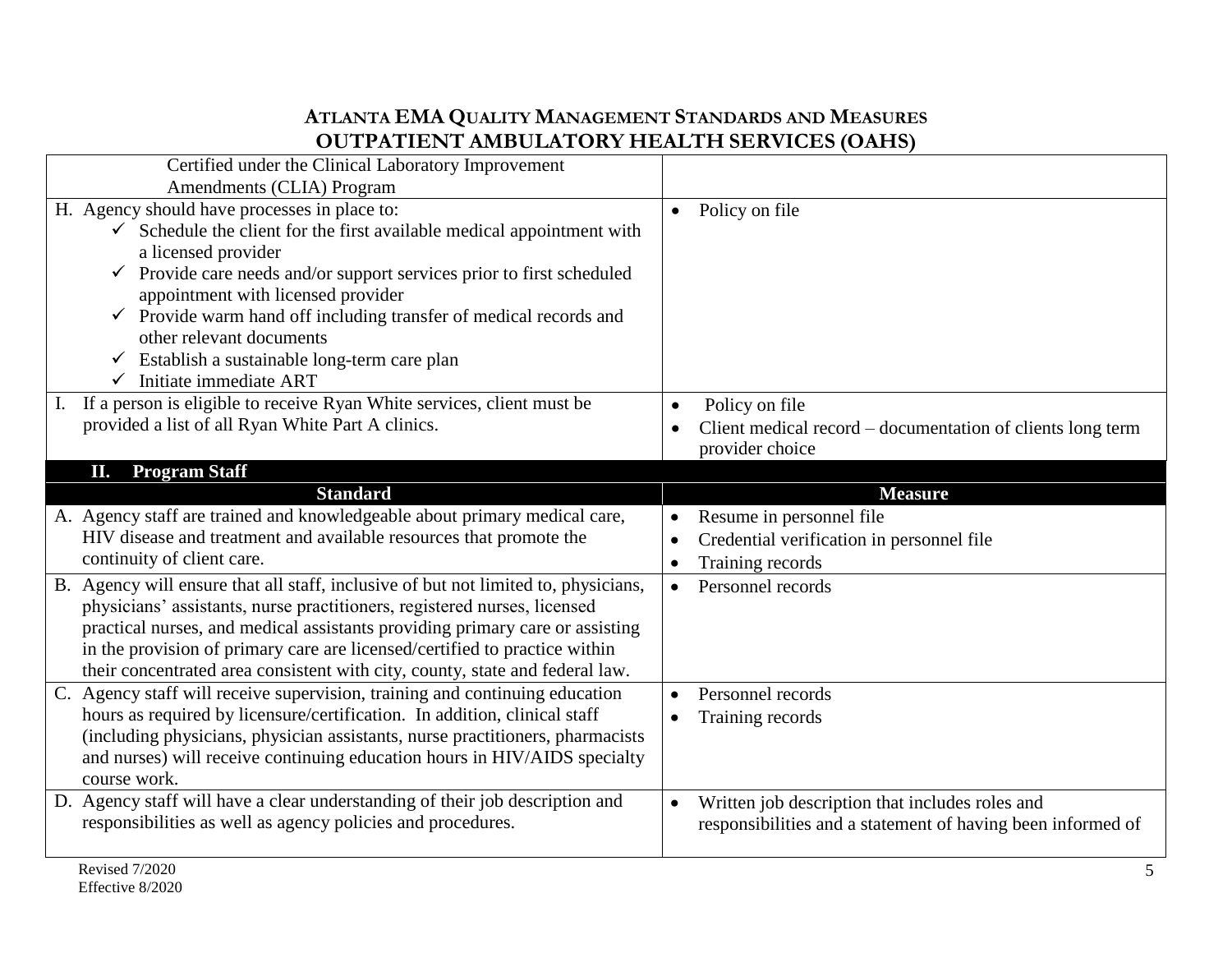|                                                                                                | agency policies and procedures in file signed by staff and             |
|------------------------------------------------------------------------------------------------|------------------------------------------------------------------------|
|                                                                                                | supervisor                                                             |
| E. Agency staff will follow protocols on management of occupational                            |                                                                        |
| exposure to HIV consistent with the latest version of the federal guidelines.                  | Policy on file<br>$\bullet$                                            |
|                                                                                                | Program Review                                                         |
| Staff will also adhere to state public health practices for infection control.                 |                                                                        |
| F. All newly hired staff will complete orientation training prior to providing<br>client care. | Personnel file<br>$\bullet$                                            |
| G. Agency staff will document services provided, the dates and frequency of                    | Client medical record                                                  |
| services provided, and that services are for treatment of HIV. Clinician                       | Chart audits<br>$\bullet$                                              |
| notes must be signed by the licensed provider of services.                                     |                                                                        |
| <b>III.</b> Access to Services                                                                 |                                                                        |
| <b>Standard</b>                                                                                | <b>Measure</b>                                                         |
| A. Agency is accessible to desired target populations. Accessibility includes:                 | <b>Program Review</b>                                                  |
| $\checkmark$ Proximity to community impacted by HIV                                            |                                                                        |
| Proximity to mass transit                                                                      |                                                                        |
| $\checkmark$ Proximity to low-income individuals                                               |                                                                        |
| $\checkmark$ Proximity to underinsured/uninsured individuals                                   |                                                                        |
| B. Agency is compliant with ADA requirements for non-discriminatory                            | Policy on file<br>$\bullet$                                            |
| policies and practices and for the provision of reasonable accommodations                      |                                                                        |
| to address communication needs (e.g. sign language interpreter).                               |                                                                        |
| C. Agency demonstrates the ability to provide culturally and linguistically                    | Personnel and training records<br>$\bullet$                            |
| appropriate care according to the Atlanta EMA standards for desired target                     | Program Review<br>$\bullet$                                            |
| population.                                                                                    | Client satisfaction survey                                             |
|                                                                                                | Policy on file<br>$\bullet$                                            |
| D. Agency demonstrates input from clients in service design and delivery.                      | Existence of Consumer Advisory Board, Client satisfaction<br>$\bullet$ |
|                                                                                                | survey results, or other documented mechanism.                         |
| E. Agency is accessible using HIPAA-compliant applications to provide                          |                                                                        |
| telehealth services with healthcare-specific features and security.                            | Policy on file<br>$\bullet$                                            |
|                                                                                                | Personnel and training records<br>٠                                    |
|                                                                                                | Program Review                                                         |
| <b>IV.</b> Eligibility Determination/Screening                                                 |                                                                        |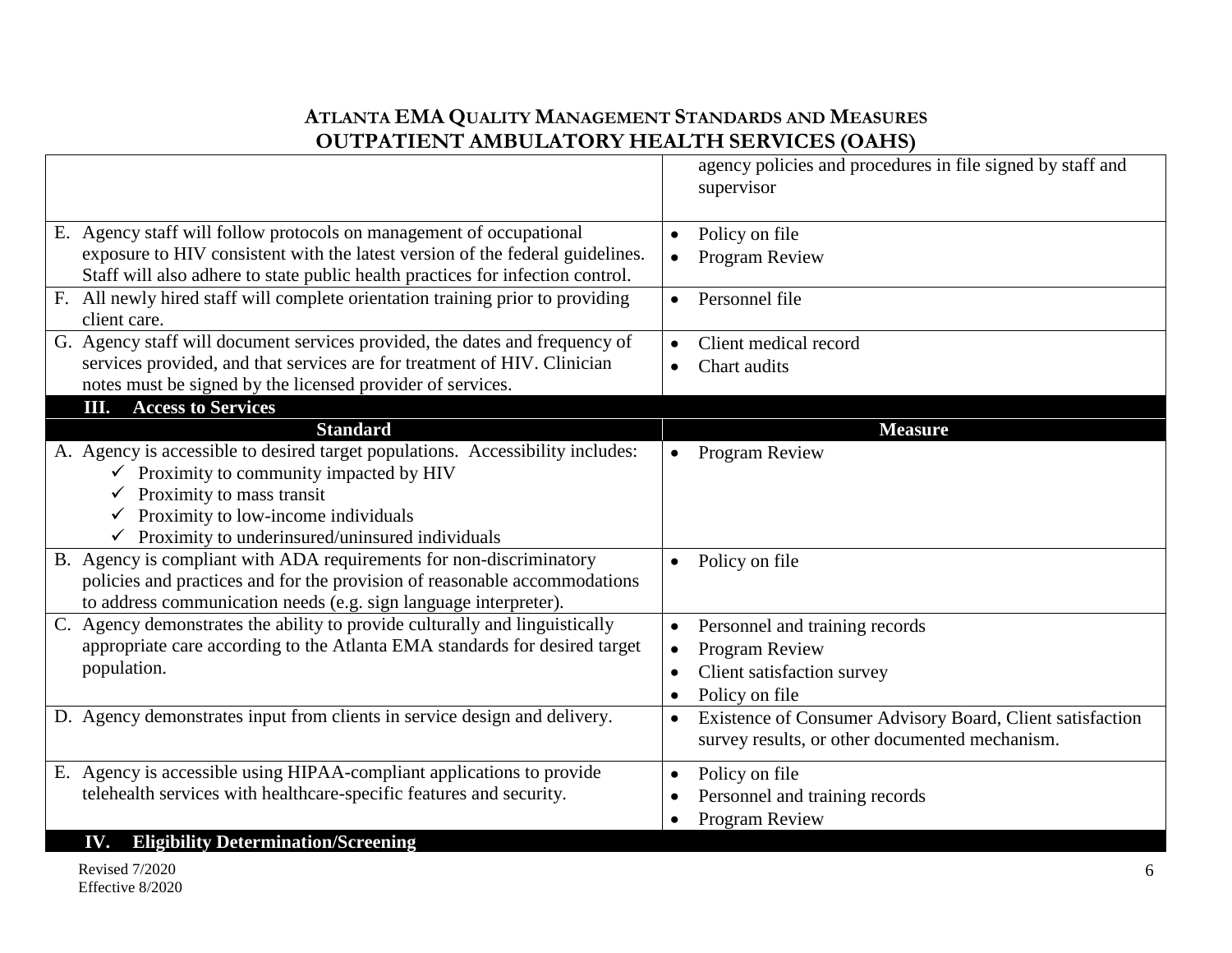| <b>Standard</b>                                                                          | <b>Measure</b>                                                        |
|------------------------------------------------------------------------------------------|-----------------------------------------------------------------------|
| A. Upon initial contact with client, agency will assess client for emergent or           | Client record<br>$\bullet$                                            |
| routine medical care according to agency policies and procedures. Clients                | Policy on file                                                        |
| with urgent medical needs shall be referred to an emergency care facility in             | Self-attestation form<br>$\bullet$                                    |
| accordance with agency policies and procedures.                                          |                                                                       |
| Clients in need of medical care will be scheduled to be seen for an initial<br><b>B.</b> | Client record<br>$\bullet$                                            |
| appointment within 3-7 business days from the eligibility verification date              |                                                                       |
| C. Provider determines client eligibility and qualifying for services under Part         | Agency client data report consistent with funding<br>$\bullet$        |
| A of the Ryan White CARE Act for individuals presenting themselves for                   | requirements                                                          |
| services. The process to determine client eligibility must be completed in a             | Client record<br>$\bullet$                                            |
| time frame so that treatment is not delayed. Client eligibility will be                  | Policy on file<br>$\bullet$                                           |
| reassessed every six months. Eligibility assessment must include at a                    | Record of self-attestation                                            |
| minimum:                                                                                 |                                                                       |
| $\checkmark$ Proof of HIV status                                                         |                                                                       |
| $\checkmark$ Proof of income not greater than 400% of Federal Poverty Level              |                                                                       |
| Proof of residency within the Atlanta EMA<br>$\checkmark$                                |                                                                       |
| $\checkmark$ Proof of payor of last resort                                               |                                                                       |
| D. New and re-enrolling clients will be screened for case management, mental             | Client record with Atlanta EMA Screening tool<br>$\bullet$            |
| health, substance abuse and legal needs using the standardized Atlanta                   | Client data entered consistent with funding requirements<br>$\bullet$ |
| EMA screening tool per screening protocol during a face to face contact                  | (CAREWare)                                                            |
| from appropriate program staff immediately following eligibility                         | Client record - if client disagrees with the screening<br>$\bullet$   |
| determination. All clients will be rescreened annually to address any new                | disposition, the client record must include signature of client       |
| client needs.                                                                            | noting this and the scheduled appointment time with the               |
|                                                                                          | identified agency grievance staff person                              |
| <b>Assessment/Treatment</b><br>V.                                                        |                                                                       |
| <b>Standard</b>                                                                          | <b>Measure</b>                                                        |
| A. Clients will have a comprehensive initial intake and assessment which will            | Client medical record<br>$\bullet$                                    |
| be completed within the first two primary care visits scheduled with the                 |                                                                       |
| primary care provider. The initial assessment shall include a                            |                                                                       |
| comprehensive assessment of the patient's medical, psychosocial and                      |                                                                       |
| medication history.                                                                      |                                                                       |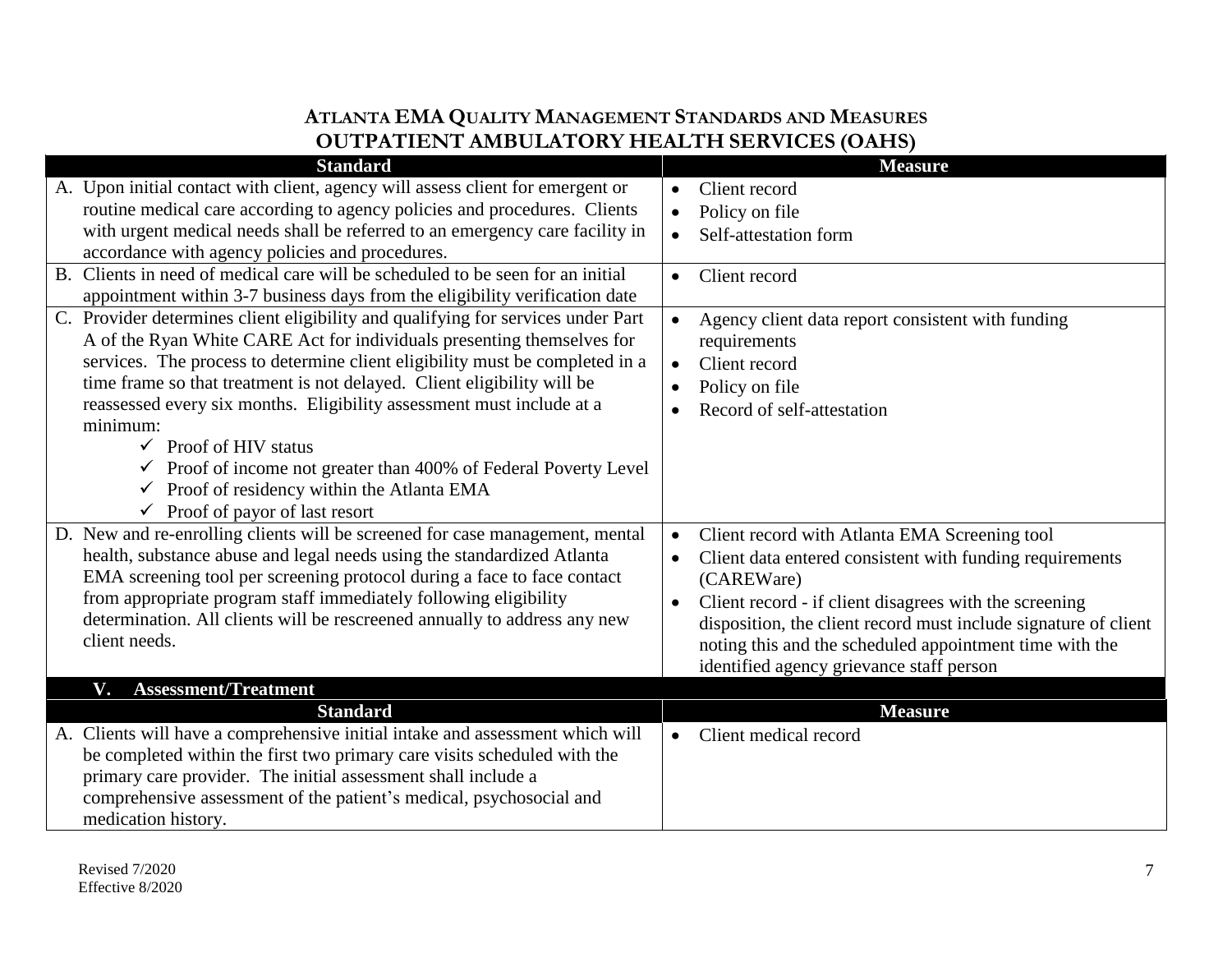| B. Clients' initial medical visit should occur within $3 - 7$ business days of   | Policy on file                                                        |
|----------------------------------------------------------------------------------|-----------------------------------------------------------------------|
| enrollment. Medical Visit will include a comprehensive physical                  | Client medical record                                                 |
| examination in accordance with the most current published Department             |                                                                       |
| of Health and Human Services Guidelines for the Use of Antiretroviral            |                                                                       |
| Agents in HIV Infected Adults and Adolescents <sup>3</sup> (HHS Guidelines) with |                                                                       |
| a provider with prescribing privileges to initiate antiretroviral (ARV)          |                                                                       |
| medication regimen, if no contraindications.                                     |                                                                       |
| C. Client should be enrolled into a Prescription Assistance Program (PAP)        | Client medical record<br>$\bullet$                                    |
| or AIDS Drug Assistance Program (ADAP), if eligible, to ensure                   |                                                                       |
| continuous access to medications. Each client should receive a 30-day            |                                                                       |
| supply of medications, unless it is not clinically recommended by the            |                                                                       |
| medical provider, until PAP or ADAP begins.                                      |                                                                       |
| D. Appropriate baseline testing, including laboratory and radiology values,      | Agency client data report consistent with funding<br>$\bullet$        |
| will be performed within the first two primary care visits scheduled with        | requirements                                                          |
| the primary care provider. Tests shall be performed in accordance with           | Client medical record<br>$\bullet$                                    |
| the most current published HHS Guidelines.                                       |                                                                       |
| E. Each client will receive contact within 14 days of medical visit from a       | Client medical record<br>$\bullet$                                    |
| member of the medical team (preferably a nurse) or long-term Provider            |                                                                       |
| to follow-up on clinical care, review lab results and ensure successful          |                                                                       |
| initiation of ARV therapy.                                                       |                                                                       |
| Referrals to specialists (e.g. dentists, optometrists) should be provided        | Client medical record<br>$\bullet$                                    |
| including nutritional services as appropriate.                                   | Documentation of whether referred services were provided<br>$\bullet$ |
|                                                                                  | should be included in the patient's chart.                            |
| <b>VI. Treatment Plan</b>                                                        |                                                                       |
| <b>Standard</b>                                                                  | <b>Measure</b>                                                        |
| A. Providers shall, in conjunction with the client, develop a comprehensive      | Client medical record<br>$\bullet$                                    |
| multi-disciplinary plan of care that will be reviewed and updated as             |                                                                       |
| conditions warrant or at a minimum of every six months.                          |                                                                       |

 $\overline{a}$ 

Revised 7/2020 Effective 8/2020 <sup>3</sup> Panel on Antiretroviral Guidelines for Adults and Adolescents. Guidelines for the use of antiretroviral agents in HIV-1-infected adults and adolescents. Department of Health and Human Services. Available at <http://aidsinfo.nih.gov/contentfiles/lvguidelines/AdultandAdolescentGL.pdf>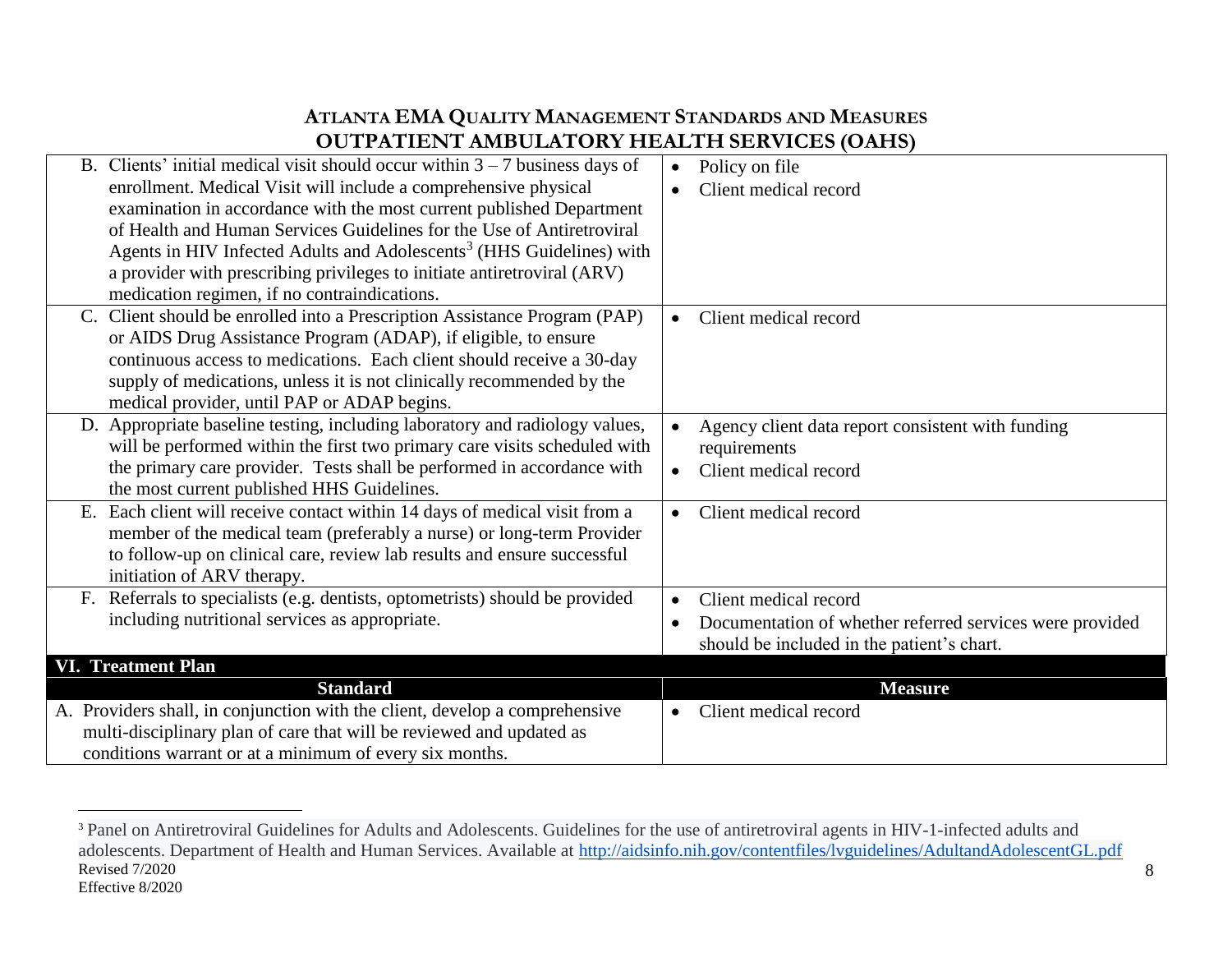| B. Providers shall develop and initiate a client treatment adherence plan that is<br>consistent with HHS Guidelines for clients who are being treated with an<br>antiretroviral (ARV) medication regimen. The plan shall be reviewed and<br>updated as conditions warrant.                                                                                                                                                                                                                                                                                                                     | Client medical record<br>$\bullet$                                                                      |
|------------------------------------------------------------------------------------------------------------------------------------------------------------------------------------------------------------------------------------------------------------------------------------------------------------------------------------------------------------------------------------------------------------------------------------------------------------------------------------------------------------------------------------------------------------------------------------------------|---------------------------------------------------------------------------------------------------------|
| C. Adherence evaluation related to medication regimen and appointment<br>schedules.                                                                                                                                                                                                                                                                                                                                                                                                                                                                                                            | Client medical record                                                                                   |
| <b>VII. Health Maintenance</b>                                                                                                                                                                                                                                                                                                                                                                                                                                                                                                                                                                 |                                                                                                         |
| A. Client medical record will contain an up-to-date "Problems List" separate<br>from progress notes which clearly prioritizes problems for primary care<br>management and additionally identifies at a minimum:<br>$\checkmark$ HIV status/AIDS diagnosis<br>$\checkmark$ History of mental health and substance use disorders<br>$\checkmark$ Contact information for ancillary continuing health care (e.g.<br>mental health or substance abuse service provider, OB/GYN or<br>other continuing specialty service)<br>The status of vaccinations<br>$\checkmark$ Any and all known allergies | Client medical record                                                                                   |
| B. Each client shall have a primary care visit scheduled at least every four<br>months or as appropriate for current health status in accordance with the<br>HHS Guidelines. Clients must be seen every six months in order to be<br>considered to be active in primary care.                                                                                                                                                                                                                                                                                                                  | Client medical record<br>Agency client data report consistent with funding<br>requirements              |
| C. Clients receiving telehealth services with the medical provider should have<br>a face-to-face visit at least once a year.                                                                                                                                                                                                                                                                                                                                                                                                                                                                   | Client medical record<br>$\bullet$                                                                      |
| D. Each client (who keeps an appointment every 4 months) shall have his/her<br>CD4+ lymphocyte count evaluated at least every four months or as<br>appropriate for current health status in accordance with the HHS<br>Guidelines. These results shall be reviewed with the client at medical visits.                                                                                                                                                                                                                                                                                          | Client medical record<br>Agency client data report consistent with funding<br>requirements              |
| E. Each client (who keeps an appointment every 4 months) shall have his/her<br>viral load measurements evaluated at least every four months or as<br>appropriate for current health status in accordance with the HHS<br>Guidelines. These results shall be reviewed with the client at medical visits.                                                                                                                                                                                                                                                                                        | Client medical record<br>$\bullet$<br>Agency client data report consistent with funding<br>requirements |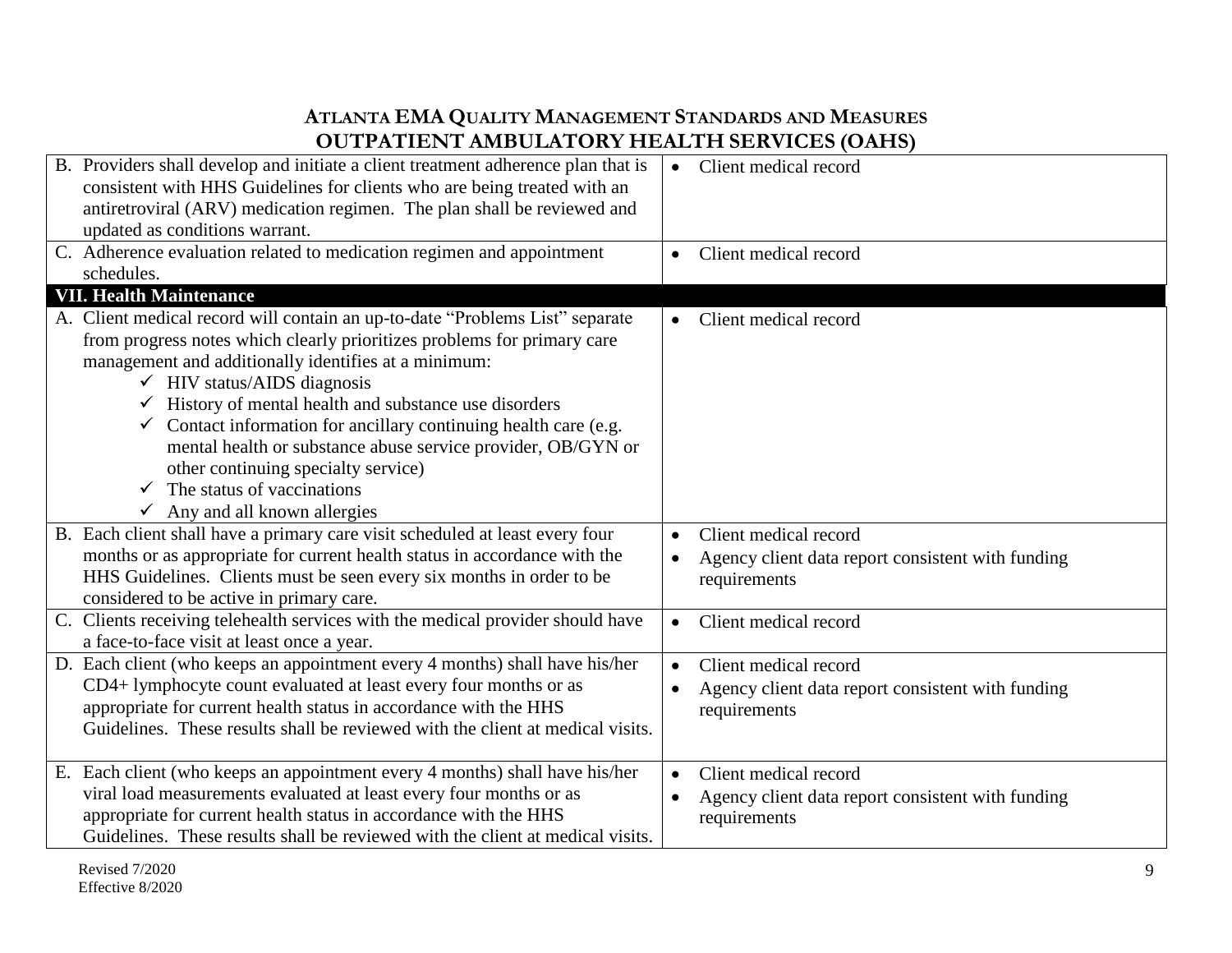| Clients must be seen every six months in order to be considered to be active                    |                                                                     |
|-------------------------------------------------------------------------------------------------|---------------------------------------------------------------------|
| in primary care.                                                                                |                                                                     |
| F. Clients will be assessed for Opportunistic Infections (OI) at each primary                   | Client medical record<br>$\bullet$                                  |
| care visit in accordance with the HHS Guidelines. OI Prophylaxis will be                        | Agency client data report consistent with funding<br>$\bullet$      |
| offered as is appropriate.                                                                      | requirements                                                        |
| G. Clients will have a TB screening annually in accordance with the HHS                         | Client medical record<br>$\bullet$                                  |
| Guidelines.                                                                                     | Agency client data report consistent with funding                   |
|                                                                                                 | requirements                                                        |
| H. Clients will receive timely and appropriate immunizations in accordance                      | Client medical record<br>$\bullet$                                  |
| with HHS Guidelines. If a client is not immunized, appropriate                                  | Agency client data report consistent with funding<br>$\bullet$      |
| documentation will be included in the primary care medical record.                              | requirements                                                        |
|                                                                                                 |                                                                     |
| Clients will be assessed for educational, nutritional and psychosocial needs.<br>$\mathbf{I}$ . | Client medical record<br>$\bullet$                                  |
| Appropriate referrals will be made as needed in accordance with the Atlanta                     | Agency client data report consistent with funding<br>$\bullet$      |
| EMA quality management standards. Issues to be discussed include, but are                       | requirements                                                        |
| not limited to the following:                                                                   |                                                                     |
| $\checkmark$ New or ongoing substance abuse or mental health issues                             |                                                                     |
| $\checkmark$ Housing status                                                                     |                                                                     |
| $\checkmark$ Risk behaviors                                                                     |                                                                     |
| Provider shall screen clients for sexually transmitted diseases annually in                     | Client medical record<br>$\bullet$                                  |
| accordance with the HHS Guidelines. Clients at high risk shall be screened                      | Agency client data report consistent with funding<br>$\bullet$      |
| at least every six months. If clients have been screened at another facility,                   | requirements                                                        |
| the client's primary medical care chart shall contain copies of the                             |                                                                     |
| appropriate documentation.                                                                      |                                                                     |
| K. Providers shall assess risk behaviors and offer or refer clients as needed for               | Client medical record<br>$\bullet$                                  |
| lifestyle education and counseling services regarding such areas as exercise,                   |                                                                     |
| smoking cessation, risk reduction, contraception counseling and safer sex                       |                                                                     |
| practices.                                                                                      |                                                                     |
| L. Providers who offer primary medical care for the treatment of HIV-infected                   | Client medical record-documentation of referral and/or<br>$\bullet$ |
| pregnant women should provide care in a manner consistent with the HHS                          | linkage                                                             |
| recommended protocol or document referral to the appropriate agency will                        | Agency client data report consistent with funding<br>$\bullet$      |
| be provided to clients.                                                                         | requirements                                                        |
| Revised 7/2020                                                                                  | 10                                                                  |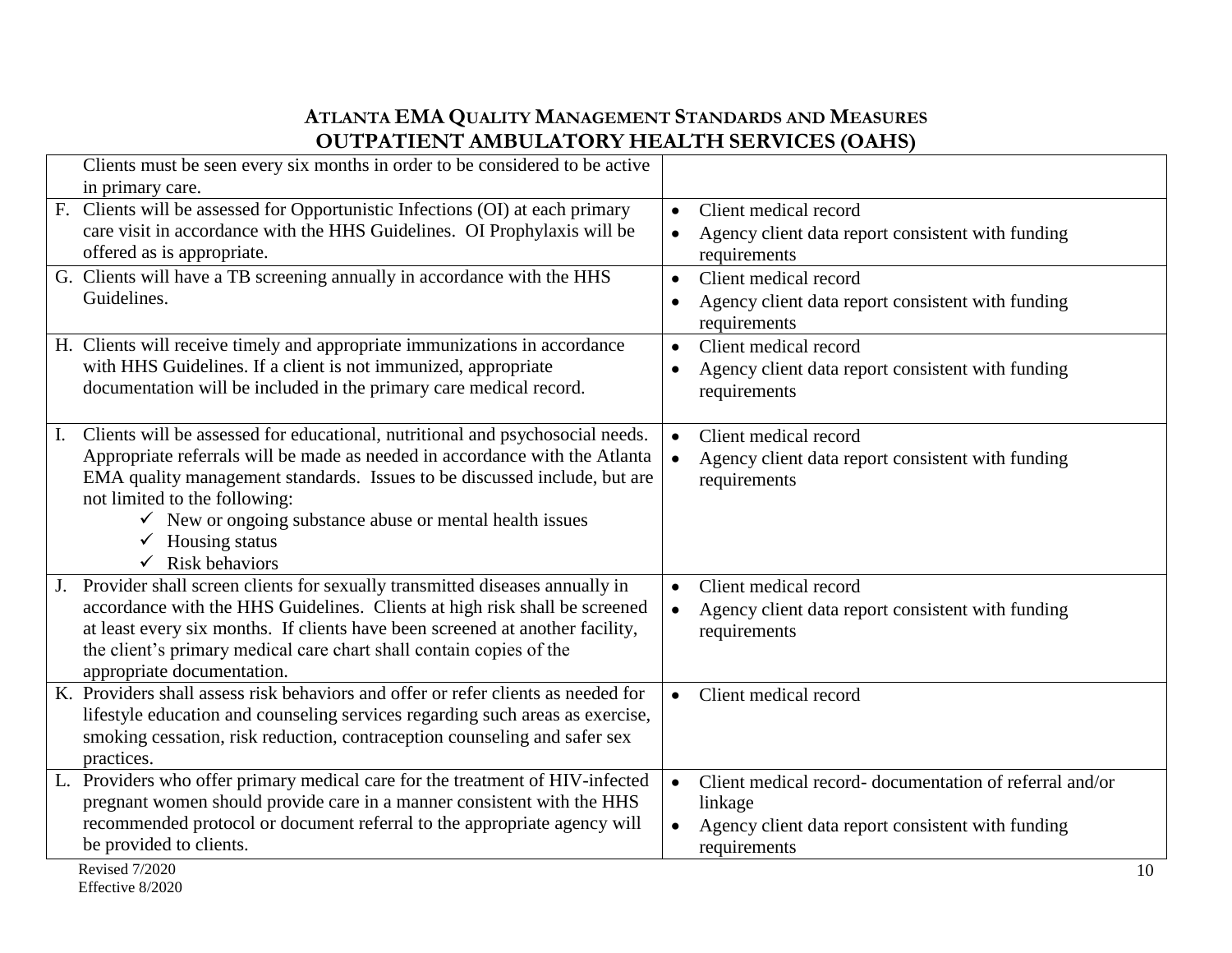| M. Providers who offer primary medical care for the treatment of HIV-infected      | Client medical record<br>$\bullet$                |
|------------------------------------------------------------------------------------|---------------------------------------------------|
| infants and children in a manner consistent with the HHS recommended               | Agency client data report consistent with funding |
| protocol or a referral to the appropriate agency will be provided to clients.      | requirements                                      |
| N. Providers shall offer or refer clients for age and gender appropriate health    | Client medical record<br>$\bullet$                |
| maintenance screenings (e.g. mammograms, PAP Tests, prostate exams).               |                                                   |
| O. Providers shall offer clients not currently on antiretroviral (ARV) therapies,  | Client medical record<br>$\bullet$                |
| who qualify for ARV treatment by HHS Guidelines, education and                     |                                                   |
| counseling on the risks and benefits of antiretroviral therapy as needed.          |                                                   |
| P. Provider shall offer clients ARV therapy or changes in therapy treatment in     | Client medical record<br>$\bullet$                |
| accordance with HHS Guidelines. Documentation of clients'                          |                                                   |
| acceptance/refusal of and adherence to ARV therapy shall be noted in the           |                                                   |
| client chart.                                                                      |                                                   |
| Q. Providers shall educate clients on ARV therapy on the side effects of their     | Client medical record<br>$\bullet$                |
| medication at least biannually (twice a year).                                     |                                                   |
| R. Providers shall monitor ARV therapy in accordance with HHS Guidelines           | Client medical record<br>$\bullet$                |
| inclusive of resistance testing when appropriate.                                  |                                                   |
| S. Client ARV treatment and other medication lists shall be kept up to date and    | Client medical record<br>$\bullet$                |
| will be easily accessible in the medical record.                                   |                                                   |
| <b>VIII. Service Coordination/Referral</b>                                         |                                                   |
| A. Agency staff shall act as a liaison between the client and other service        | Client medical record<br>$\bullet$                |
| providers to support coordination and delivery of high quality care.               |                                                   |
| B. Agencies will have mechanisms in place for clients who require emergency        | Policy on file<br>$\bullet$                       |
| medical care.                                                                      |                                                   |
| C. Agencies will have a referral process for care of HIV related problems          | Policy on file<br>$\bullet$                       |
| outside of their direct service area such as linking pregnant clients to           |                                                   |
| prenatal care.                                                                     |                                                   |
|                                                                                    |                                                   |
| IX. Clients' Rights and Responsibilities                                           |                                                   |
| A. Client confidentiality policy exists for all service settings and is accessible | Policy on file<br>$\bullet$                       |
| to client.                                                                         |                                                   |
| B. Grievance policy exists and is readily accessible to clients.                   | Policy on file<br>$\bullet$                       |
| C. Clients have the right to expect fair treatment and service provision.          | Policy on file<br>$\bullet$                       |
| <b>Revised 7/2020</b>                                                              | 11                                                |